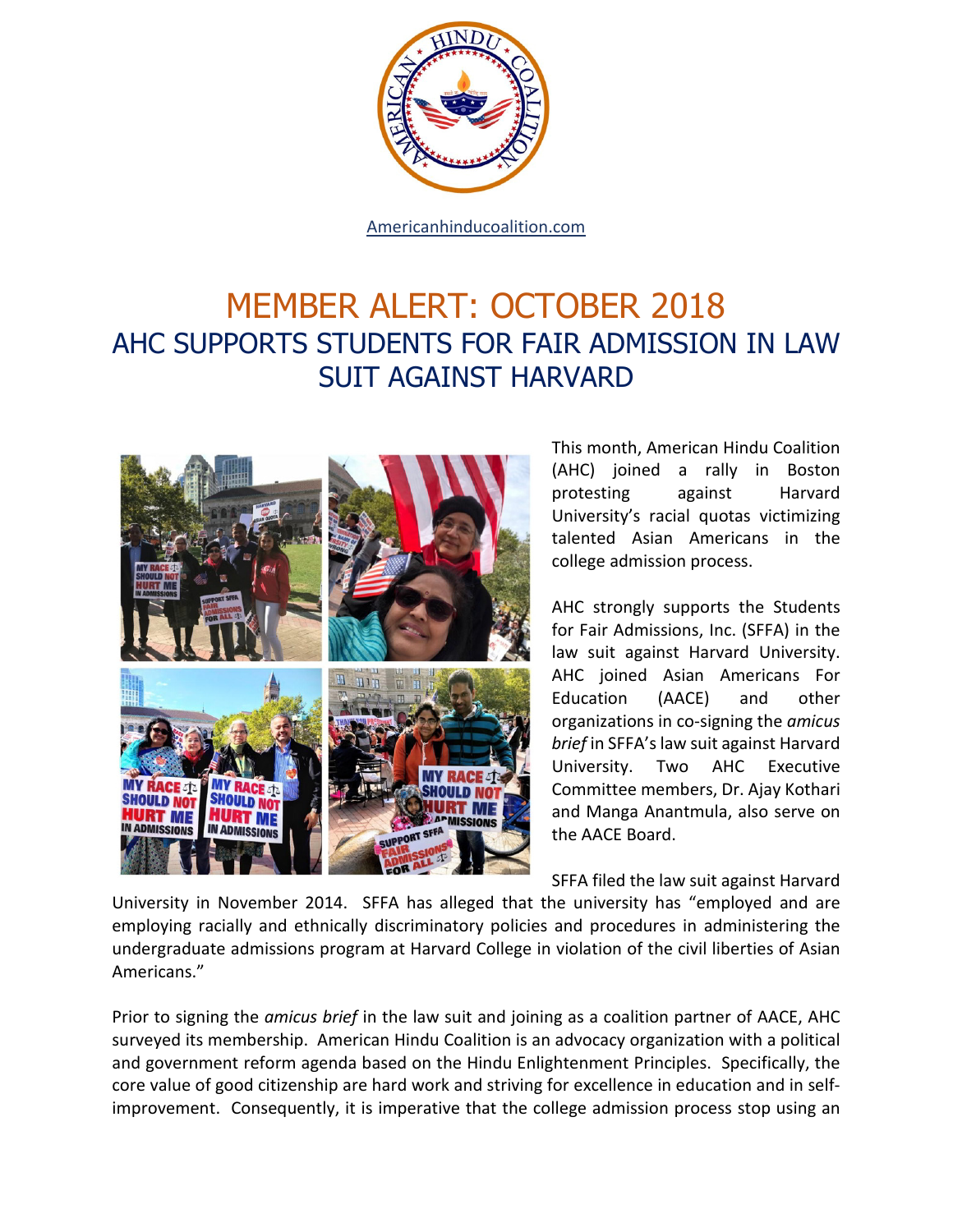

Americanhinducoalition.com

arbitrary racial quota system in the name of campus diversity. All students must be judged by the content of their character and not the color of their skin. A highly competitive college admission process, such as with Harvard University, that is the aspiration of ambitious students everywhere, should not use racial quotas. Asian-American students, who constitute a significant applicant pool in the selection process at elite colleges, are particularly impacted by the invisible racial quotas that ultimately decide whether they get a fat envelope of acceptance or a thin envelope of rejection. Many Asian Americans are also wary of the historical discrimination that their ancestors have suffered in America in the late nineteenth and twentieth centuries.

The AHC membership, comprising of Hindus, Sikhs, Jains, Buddhists, are proud Americans with ethnic heritage from South Asia, South East Asia, Middle East, Caribbean, and Europe. Some AHC members are also practicing Catholics, Protestants, and Jews who subscribe to Hindu Enlightenment Principles. The AHC membership is united by their shared values and agreement that diversity makes America strong. However, AHC members also believe that race as a primary factor in college admission is a poor method of deciding the inclusivity and the diversity of a student body. Rather, elite colleges should do more to recruit in economically disadvantaged communities that are also historically discriminated such as African Americans, Chicanos, and Native Americans. Elite colleges should also do more to recruit from economically disadvantaged communities that are not historically discriminated such as in Appalachia.

Currently, elite colleges are using arbitrary racial quotas based on the US Census tabulated population demographics. In the Census tabulation, "Asian Americans," who are a racially, culturally, and socioeconomically diverse population, are lumped into a single US Census category. AHC members have noted that the "Asian American" racial category does not speak to either their individual or their American-identity. A few AHC members have also noted that, due to the increased awareness of the racial-bias against Asian Americans, many high school students who are multi-racial choose to identify as "white" or "black" in the college admission process. They know that either the "white" identification (i.e. a statistically dominant census category) or the "black" identification (i.e. a historically discriminated race) increases their chances of being admitted to an elite college such as Harvard.

An extreme case is where students choose to lie about their racial identity in order to gain admission to an elite college. Vijay Jojo Ingam (**né** Vijay Chokaliingam), brother of actress Mindy Kaling (**né** Vera Mindy Chokaliingam), is an Indian American Hindu who joined the SFFA law suit to protest the racial quotas victimizing Asian Americans. Ingam, in his book titled *Almost Black*, describes how, between 1998 and 1999, he "shaved [his] head, trimmed [his] long Indian eyelashes, and applied to medical school as a black man." He asks: "Would you rather accept